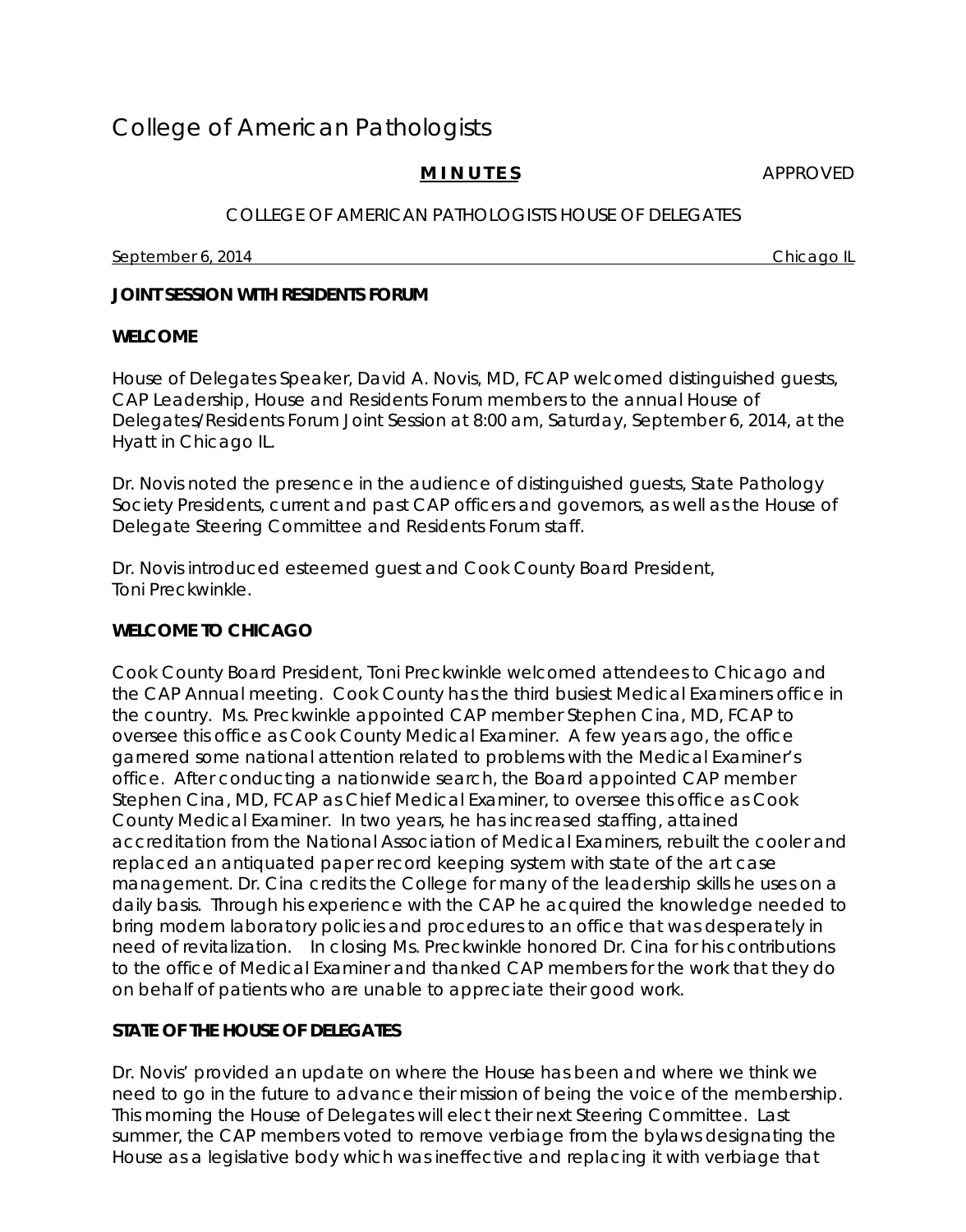designates the House as the voice of the membership – articulating to the Board of Governors the needs of the members and evaluating how well the College is meeting those needs. To accomplish this we needed to build infrastructure that allows us to bring that voice to the Board and allows the Board to respond with what the College is doing to meet the needs of the members. We also needed a tool to evaluate how well the College is meeting the needs of members and to do this we designed a report card where delegates identify how well the College has prepared and communicated to them on issues of importance. Changed the way we engage delegates through Action Groups to increase the number of delegates involved in the operations of the House. Metrics indicate success via increases in effectiveness, membership and meeting registration. The purpose of all this was to achieve the vision of ONE COLLEGE: the House and the College working together. We achieve this through a three prong approach to provide value. This approach starts with articulating our voice to the Board, the Board incorporates that voice into the policies they create, secondly we populate the College with Leaders and lastly we provide think tank service through the Action Groups which is the embodiment of our Be the customer strategy. Our Action Groups provide input to the Councils on how well their products meet member needs. We need to sustain this value into the future. The way to do this is to create a dependency on the House and create accountability on the House end. We believe the house needs to perform an essential function for the college. The House needs to be accountable for that function. In May the Board supported five new initiatives to the House strategy; make the House of Delegates known, elevate the statue of the House leaders and engage the Governors in the House. In order to do all of this, we need a communication network so we can communicate with our 18K constituents.

*For the full details of this speech please visit cap.org. Audio files and PowerPoint files from the Fall '14 HODRF Joint Session are available on the [See & Listen](http://www.cap.org/apps/cap.portal?_nfpb=true&cntvwrPtlt_actionOverride=%2Fportlets%2FcontentViewer%2Fshow&_windowLabel=cntvwrPtlt&cntvwrPtlt%7BactionForm.contentReference%7D=house_of_delegates%2Fhod_see_listen.html&_state=maximized&_pageLabel=cntvwr) page.* 

# **STATE OF THE RESIDENTS FORUM**

Dr. Mendoza, Residents Forum Chair, introduced the Residents Forum Executive Committee members and Staff. Dr. Mendoza opened with a quote from Henry Ford to describe the relationship between the Residents Forum and House of Delegates. Coming together is a beginning, keeping together is progress and working together is success.

At the Residents Forum, young physicians come together with the support of their programs and the CAP for a variety of reasons. They seek resources on passing the boards, guidance on fellowships, advice on the job search and the ability to network with peers and established pathologists. Residents are dedicated to beginning their careers as involved and informed change makers and have that opportunity as delegates of the CAP Residents Forum. The Residents Forum acts as the collective voice of pathology residents across the country, identifying common concerns with the belief that they can bring about positive change for residents, residency programs and the future of pathology.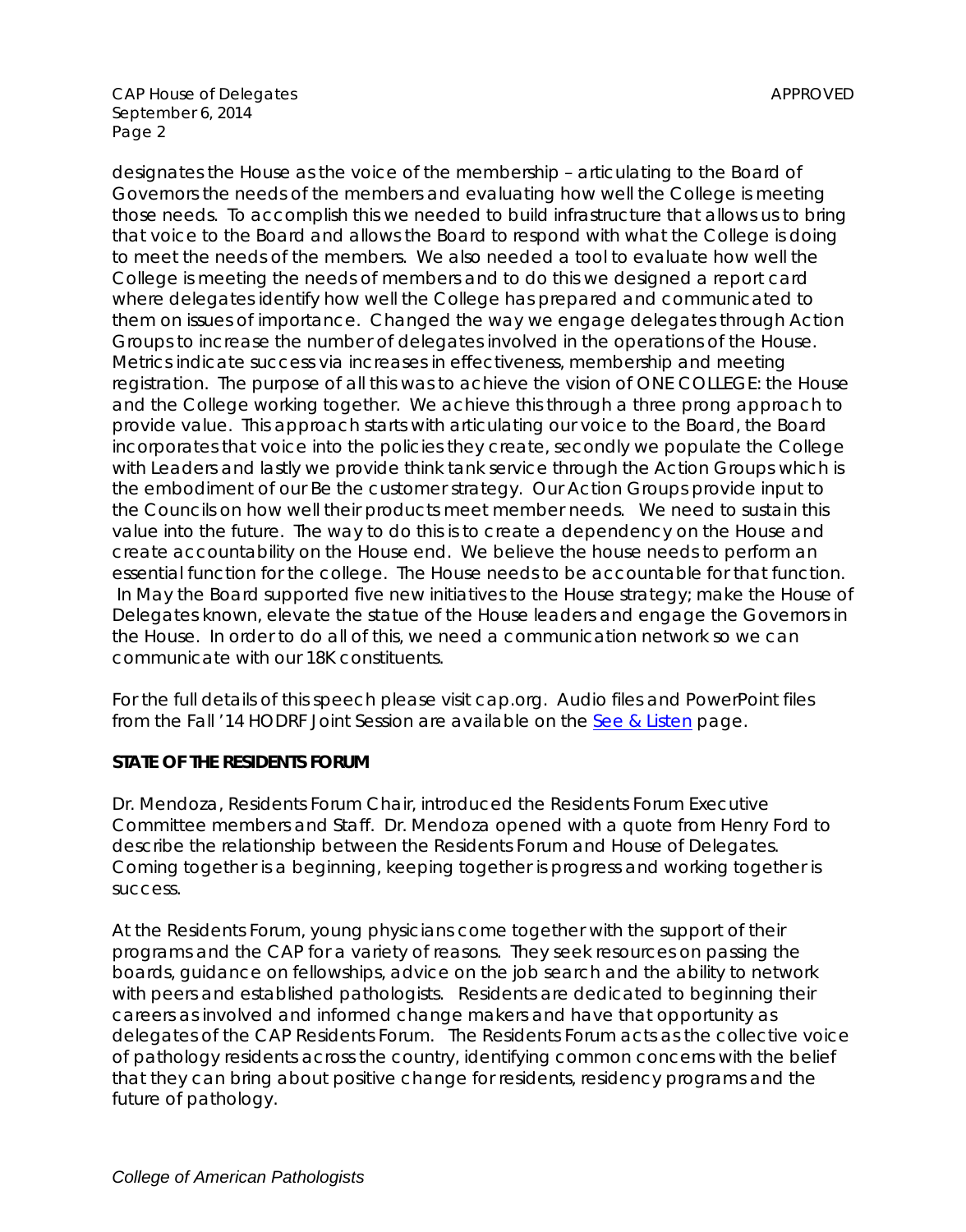During the Residents Forum meeting today, delegates will elect their next Executive Committee, connect with one another during breakout sessions, discuss each others programs in terms of best practices for graduated responsibilities, see how residents and programs are supported by pathology organizations and engage in those leaders in a question and answer segment. The Good Witness Bad Witness segment will explain the role of pathologists in today's court system and help residents learn the skills necessary when interacting with attorneys.

## **CAP BUSINESS MEETING**

CAP President Gene N. Herbek, MD, FCAP conducted the CAP Business meeting which included approval of meeting minutes, awards, election results and installation ceremonies and acknowledgement of outgoing board members.

## **CAP FOUNDATION LEADERSHIP AWARDS**

Louis Hassell, MD, FCAP, President CAP Foundation bestowed the CAP Foundation Leadership Awards.

## **UPDATE FROM THE CHIEF EXECUTIVE OFFICER**

Chief Executive Officer of the College Charles Roussel's opening remarks highlighted the accomplishments of Dr. Novis tenure as Speaker of the House. We are one college with shared needs that truly reflect the diverse membership of the College. Mr. Roussel explained that the CAP is a unique organization in its combination of many things as part of a seamless whole. It is the collective intelligence of our members that is the under pinning of all that we have accomplished at the College. This vast body of knowledge delivers financial, reputational and societal value for over half a century. This value is the center piece of our new brand expression system. Our enhanced brand conveys how the gifts you all bring combine to create One College out of many talents. It says that we are a global organization, greater than the sum of all our parts, and that we provide integrative and interpretive intelligence. Of all the admiral qualities the CAP possess, the wisdom of our crowd ranks the highest. Our greatest challenge and our greatest opportunity is to continue to produce collectively intelligent solutions to our members, customers and patients problems.

# **UPDATE FROM THE CAP PRESIDENT**

CAP President, Gene N. Herbek, MD, FCAP, opened his speech by talking about how we lead, advocate, nurture and serve. What it means to lead not only with intention but with heart. Leading with heart means being guided not based simply on what we do but why we do it. That's the heart of why we are there. Because of that shared why we are collectively growing our specialty's capacity to communicate, advocate and nuture. Dr. Herbek recognized the work that has been done to reinvigorate the House and grow its role as the voice of the membership. The House is at the heart of our capacity to communicate and lead. Under the leadership of Dr Novis, the House has become more dynamic, engaged and effective and achieved a durable legacy. One bold and

### *College of American Pathologists*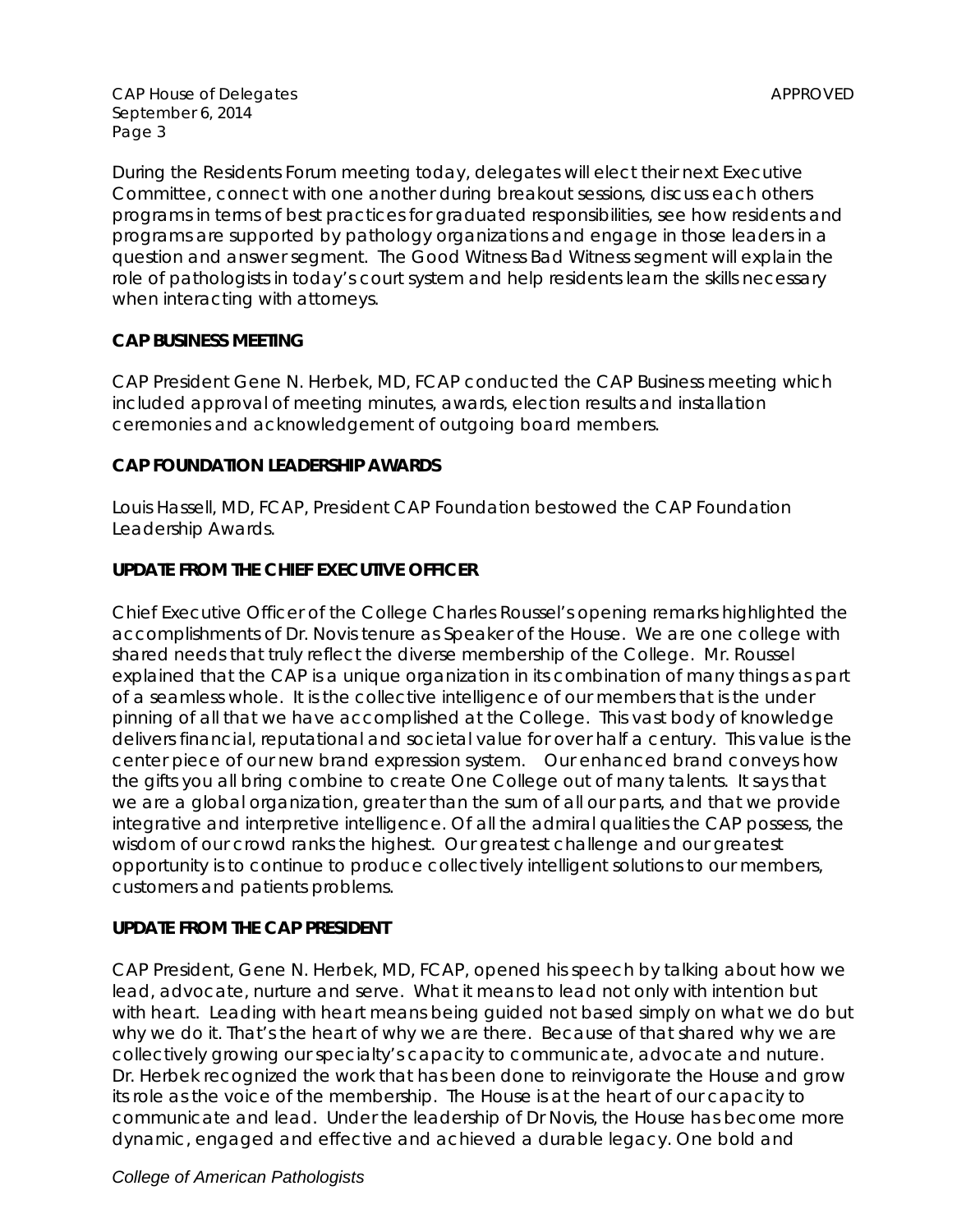dynamic accomplishment that exemplifies that legacy is the action members took this past summer removing outdated language from the constitution and bylaws recognizing the House as a legislative body and replacing it language that designates the House as the voice of the membership.

While the amendments passed, it was not unanimous. Eight percent of the members did not approve the changes. Dr. Herbek discussed how the results of the vote demonstrate how communication can sometimes be an illusion. We may have had the illusion that we effectively communicated with all members. We must always listen with intention. Still, we need to challenge our ability to listen with INTENT at what IS and IS NOT being said. We must communicate with INTENT, keep your peers and counterparts in the loop.

*For the full details of this speech please visit cap.org. Audio files and PowerPoint files from the Fall '14 HODRF Joint Session are available on the [See & Listen](http://www.cap.org/apps/cap.portal?_nfpb=true&cntvwrPtlt_actionOverride=%2Fportlets%2FcontentViewer%2Fshow&_windowLabel=cntvwrPtlt&cntvwrPtlt%7BactionForm.contentReference%7D=house_of_delegates%2Fhod_see_listen.html&_state=maximized&_pageLabel=cntvwr) page.* 

## **HOUSE OF DELEGATES SESSION**

### **WELCOME**

Robert DeCresce, Illinois Delegate Chair welcomed House members to the city of Chicago and the Fall '14 House of Delegates meeting. House Speaker, David A. Novis, MD, FCAP welcomed House and Residents Forum members and introduced the House of Delegates Steering Committee members and staff.

# **CALL TO ORDER**

Speaker of the House, David A. Novis, MD, FCAP, called to order the regular session of the College of American Pathologists House of Delegates at 9:20 AM, Saturday, September 6, 2014.

### **APPROVAL OF THE SPRING 2014 MINUTES**

It was moved, seconded, and CARRIED to APPROVE the minutes of the March 1, 2014 House of Delegates meeting in San Diego, CA.

# **HOD STRATEGIC OVERVIEW AND AGENDA**

Dr. Novis welcomed delegates/alternates and guests to the largest registered HOD meeting with 275 member registered for the meeting. He reviewed his State of the House address for delegates highlighting where the House has been and where it needs to go. *For the full details of this speech please visit cap.org. Audio files and PowerPoint files from the Fall '14 HODRF Joint Session are available on the [See & Listen](http://www.cap.org/apps/cap.portal?_nfpb=true&cntvwrPtlt_actionOverride=%2Fportlets%2FcontentViewer%2Fshow&_windowLabel=cntvwrPtlt&cntvwrPtlt%7BactionForm.contentReference%7D=house_of_delegates%2Fhod_see_listen.html&_state=maximized&_pageLabel=cntvwr) page.* 

# **REALIZING OUR VISION: ONE COLLEGE HOD ACTION GROUP UPDATES**

Vice Speaker, Jim Richard, DO, FCAP provided an update on HOD Action Groups and the value they are providing to the College. HOD Action Groups advance our *"Be the* 

### *College of American Pathologists*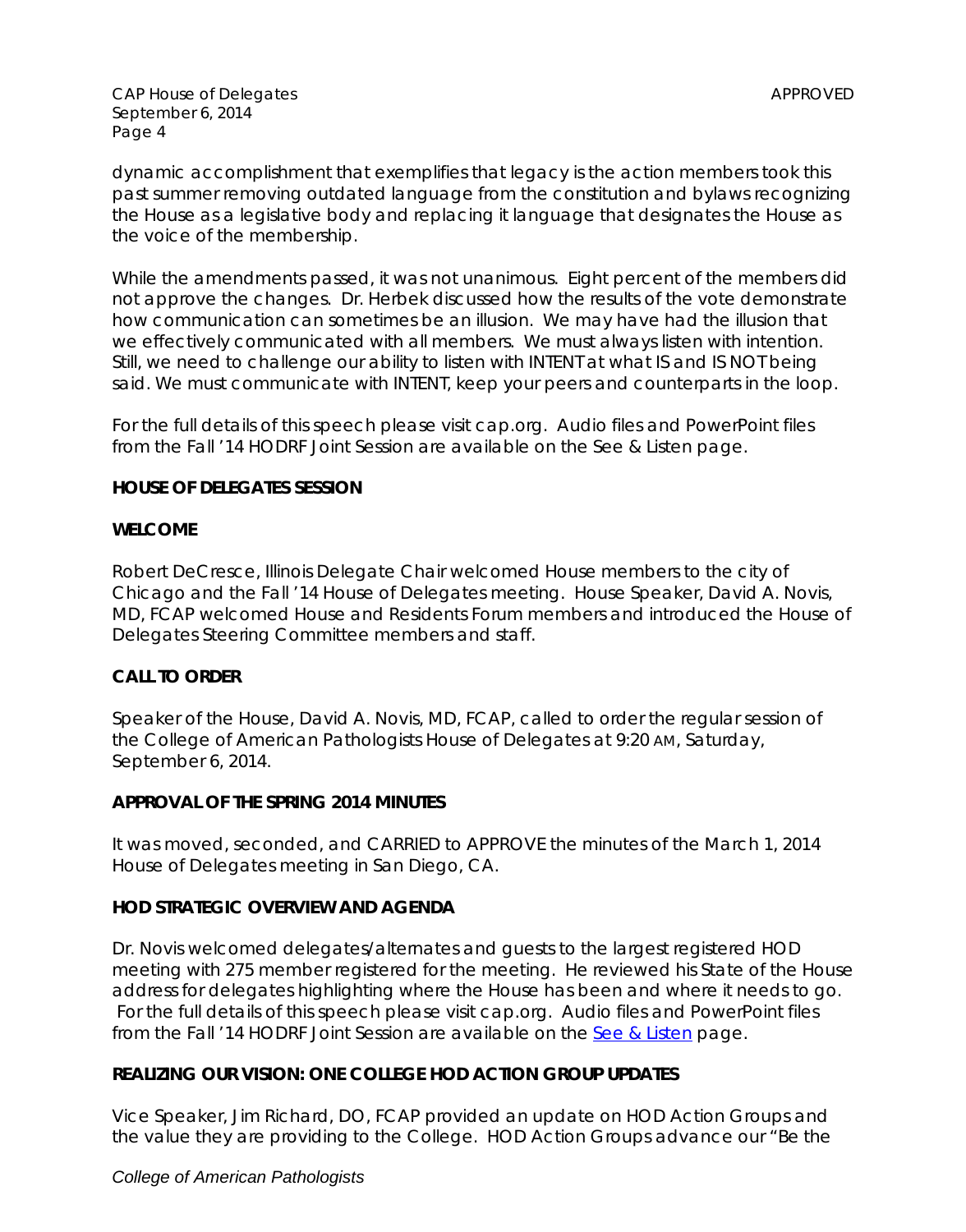*Customer"* strategy and *One College* vision by providing customer input and feedback to CAP Councils and Committees responsible for developing products, services and programs for CAP members. The very body responsible for developing/implementing a product or service cannot be the body that also evaluates the effectiveness of that product or service. Participation in Action Groups with Council or Committee partners is reserved for delegates who are not already appointed to the partnering Council/ Committee. One cannot hold a dual role of provider and customer. We have several engagement efforts under way already: providing mentorship and guidance to this year's CAP Foundation Leadership Award Recipients, twelve delegates are shaping young minds and careers by participating in the RF Mock Interview program during CAP '14, as you heard in the morning's Joint Session and at previous meetings, the CAP public website is undergoing a redesign which will be launched in November of this year. In late September members of the Councils, Committees, the HOD and RF will participate in User Acceptance Testing for the new public website including 49 HOD members. The House has received several requests from the Council on Scientific Affairs and the Council on Education for House assistance in 2014 – 2015 which will be vetting for launch in 2015. Last year the House partnered with the Center to provide new ideas for Evidence Based Guidelines. 3 of the ideas provided by the House are moving forward for development and the Center is asking for House assistance again. As you can see, Success begets success. Our last effort with The Center was considered a significant value to them. They want us to continue. They liked what we did. Delegates continue to be woven into the fabric of the Committees and Councils by providing value. We will reconstitute the Evidence Based Guidelines AG and institute a new AG for a new Center product in development – the Pathology Practice Guidance.

### **ADVOCACY UPDATE**

CAP Governor and Chair of the Government and Professional Affairs provided an update on the CAP's policy agenda. A question and answer segment followed Dr. Kwass presentation.

*For the full details of this speech please visit cap.org. Audio files and PowerPoint files from the Fall '14 HODRF Joint Session are available on the [See & Listen](http://www.cap.org/apps/cap.portal?_nfpb=true&cntvwrPtlt_actionOverride=%2Fportlets%2FcontentViewer%2Fshow&_windowLabel=cntvwrPtlt&cntvwrPtlt%7BactionForm.contentReference%7D=house_of_delegates%2Fhod_see_listen.html&_state=maximized&_pageLabel=cntvwr) page.* 

### **HODSC ELECTIONS: READING OF THE SLATE, CALL FOR FLOOR NOMINATIONS**

House Speaker, David A. Novis, MD, FCAP lead the HODSC elections during the HOD meeting. Chair of the 2012 Nominating Committee, Joe Saad, MD, FCAP recognized the members of the 2014 Nominating Committee, discussed the process used to determine the slate and read the slate which was voted on unanimanously by the Nominating Committee.

Dr. Novis called for nominations from the floor. Hearing none, Dr. Novis asked for a motion to approve the slate by acclimation. Motion was approved.

A question was raised from the floor about how the nominating committee selected the slate. Vice Speaker, James E. Richard DO, FCAP explained the call for action at the

#### *College of American Pathologists*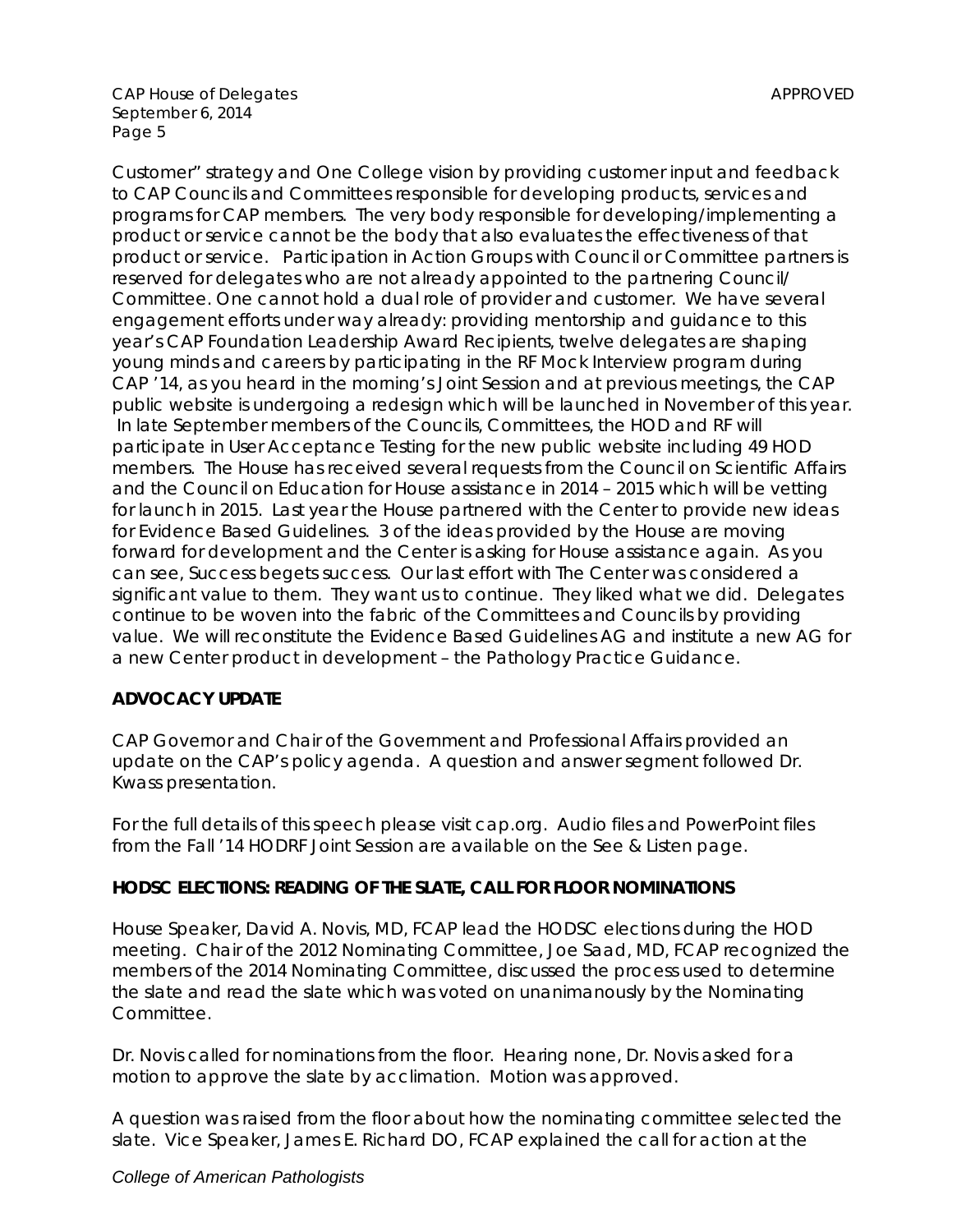previous fall meeting and in subsequent emails to complete a candidate form for the office you wish to run for and submit to HOD Staff. All forms received are sent to the Nominating Committee for vetting and determination of the slate.

Dr. Novis asked for all newly elected members to take the stage for installation:

- Al Campbell Secretary/Treasurer
- Martha Clark Sergeant-At-Arms
- Rodolfo Laucirica Sergeant-At-Arms
- Emily Green Member-At-Large
- Sang Wu Member-At-Large

Dr. Novis then asked for the newly elected Vice Speaker, Kathryn Knight, MD, FCAP to the podium for installation. Dr. Novis then asked for the newly elected Speaker, James E. Richard, DO, FCAP to the podium for installation.

### **SPECIAL RECOGNITION OF HOD MEMBERS**

Newly elected House Speaker, James E. Richard, DO, FCAP, recognized two long standing Steering Committee members for their contributions to the reinvigoration to the House of Delegates, Arthur McTighe, MD, FCAP and John Newby, MD, FCAP. Dr. Richard also recognized immediate past Speaker, David A. Novis, MD, FCAP for his four years of leadership to the House of Delegates.

#### **NEW BUSINESS**

Dr. Richard called for any new business. Rana Samuel from New York requested an Action Group to review the Steering Committee Election process. John Newby from Maryland, encouraged all delegates to run for HODSC office, discussed the looming problem of ICD – 10 in October of 2015 and requested that the CAP devote resources to the average practicing pathologists who do their own coding, to assist with the transition to ICD - 10. Mike Dugan from CA CAP identified that the CAP has the best voice to address the debate for licensure requirements for the technical staff that fill our labs across the nation. If the College could promote a national requirement for positions across the country it could help laboratories fill these positions. Debra Zynger from Ohio raised issue for herself rather than constituents on over use, stating that if we don't come up with some kind of guidelines pathologists will continue to see cuts.

Dr. Richard encouraged delegates to post these comments on the collaboration space and in the surveys so we can continue to bring information to delegates and build meetings and programs according to what is most important to the delegates. Mary Fowkes from New York discussed the importance of the value of autopsies. Jim Versalovic from Texas speaking for himself stated that pathology needs to address effective utilization of tests. We need to talk about these issues frankly, record them in the minutes and proactively address these issues with the membership. We need to be leaders in healthcare, as a specialty we need to take these issues on as a challenge.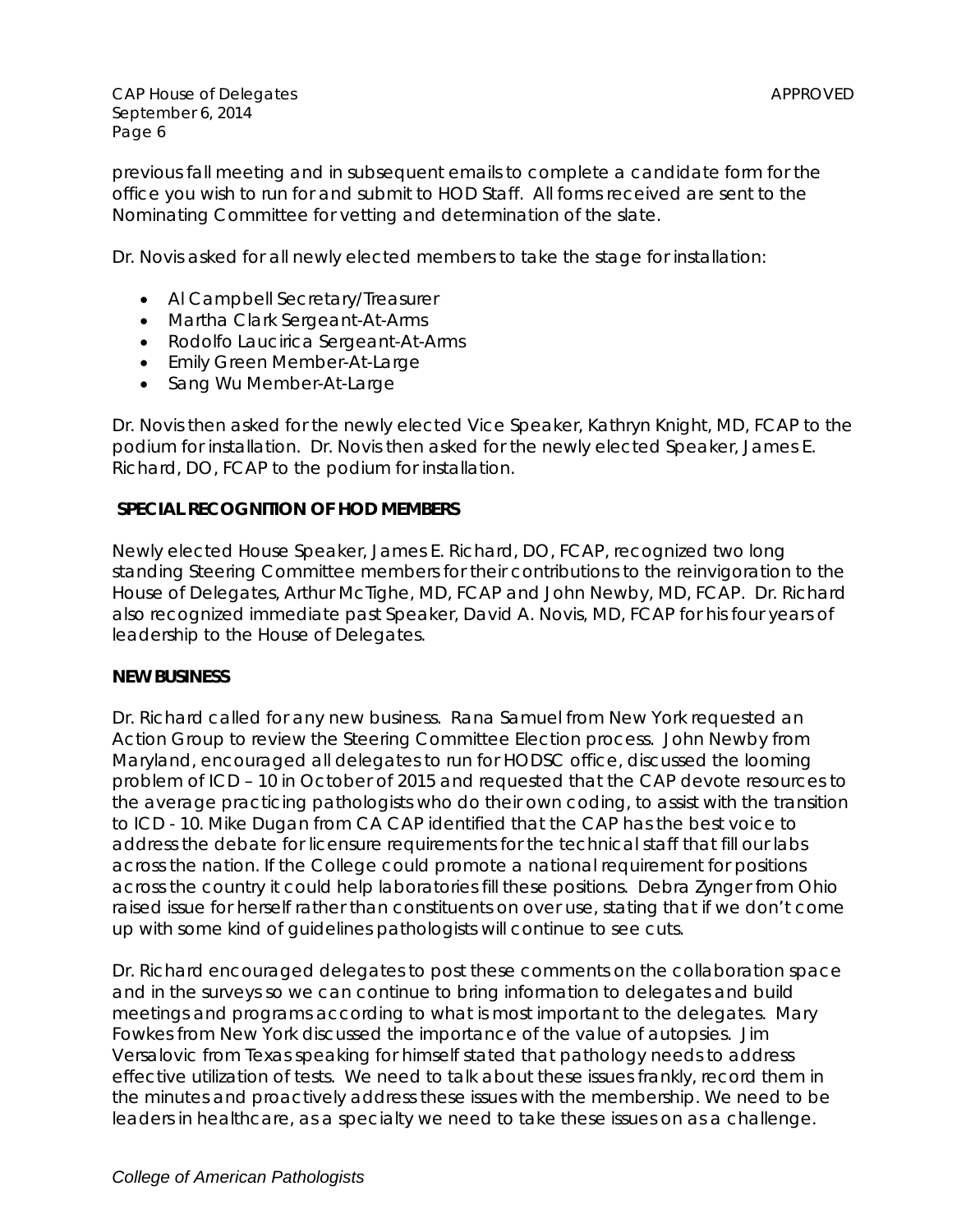Dr. Richard thanked delegates for their comments and provided a few brief closing comments before dismissing for lunch.

## **DOING MORE WITH LESS; COLLEGE RESOURCES AND DELEGATE SUCCESS STORIES FOR CREATING OPERATIONAL EFFICIENCIES**

House Speaker, James E. Richard, DO, FCAP welcomed members back to the afternoon session of the House of Delegates Fall '14 meeting. The Mission of the HOD is to be The Voice of the Membership. The HODSC designed this afternoon's program based on delegate survey responses on what is most important to you and your practice. One of the topics you identified as most important is creating operational efficiencies in your practice. Our panel this afternoon includes three members to share what they have done and the effectiveness of their efforts.

I'd like to invite our panelists to the stage and then review the format for this segment. Dr. Christopher Otis from BayState Medical Center. Dr. Otis attended medical school at Yale University School of Medicine. He attended residency in anatomic pathology at Yale and subsequently a fellowship in surgical pathology under the directorship of Dr. Juan Rosai. He is a diplomat of the American Board of Pathology in anatomic pathology and cytopathology. He joined the department of pathology at Baystate Medical Center in 1986, where he is currently director of surgical pathology, immunohistochemistry, and molecular pathology for anatomic services. He is a Professor of Pathology at Tufts University School of Medicine. He has published nearly 100 peer reviewed manuscripts and several book chapters including a chapter in Histology for Pathologists. He has participated in numerous local and national societies, having been president of the Directors of Anatomic and Surgical Pathology, president of the New England Society of Pathologists, and program coordinator for the Arthur Purdy Stout Society. His participation in the College of American Pathologists includes the Graduate Medical Education Committee, the Center for Quality (with activities in the LAST project, the validation of whole slide imaging project, and the diagnostic error reduction project). He is a member of the CAP Cancer Committee and is currently chair of the gynecologic pathology section.

Panelist Stephen Raab is currently Professor of Laboratory Medicine at the University of Washington, Seattle, and Memorial University of Newfoundland, St. John's, Newfoundland and Labrador and Clinical Chief of Laboratory Medicine, Eastern Health, St. John's. Dr. Raab has been involved in quality improvement activities for over two decades and currently is an organizational coach in Lean transformation. Dr. Dick Zarbo is the senior vice-president and KD Ward Chair of Pathology and Laboratory Medicine in the Henry Ford Health System and past-president of the United States and Canadian Academy of Pathology. He has served the CAP as past chair of the Quality Practices Committee and the Education Committee. Dr. Zarbo is a transformative leader who has integrated the laboratories of the Ford System into a product-line and has been one of the pathology profession's early pioneers in applying quality techniques and principles of Lean manufacturing to pathology and laboratory medicine for the past 9 years. This successful Lean culture of the Henry Ford laboratories that produced thousands of process improvements is featured in Dr. Jeffrey Liker's book The Toyota Way to Continuous